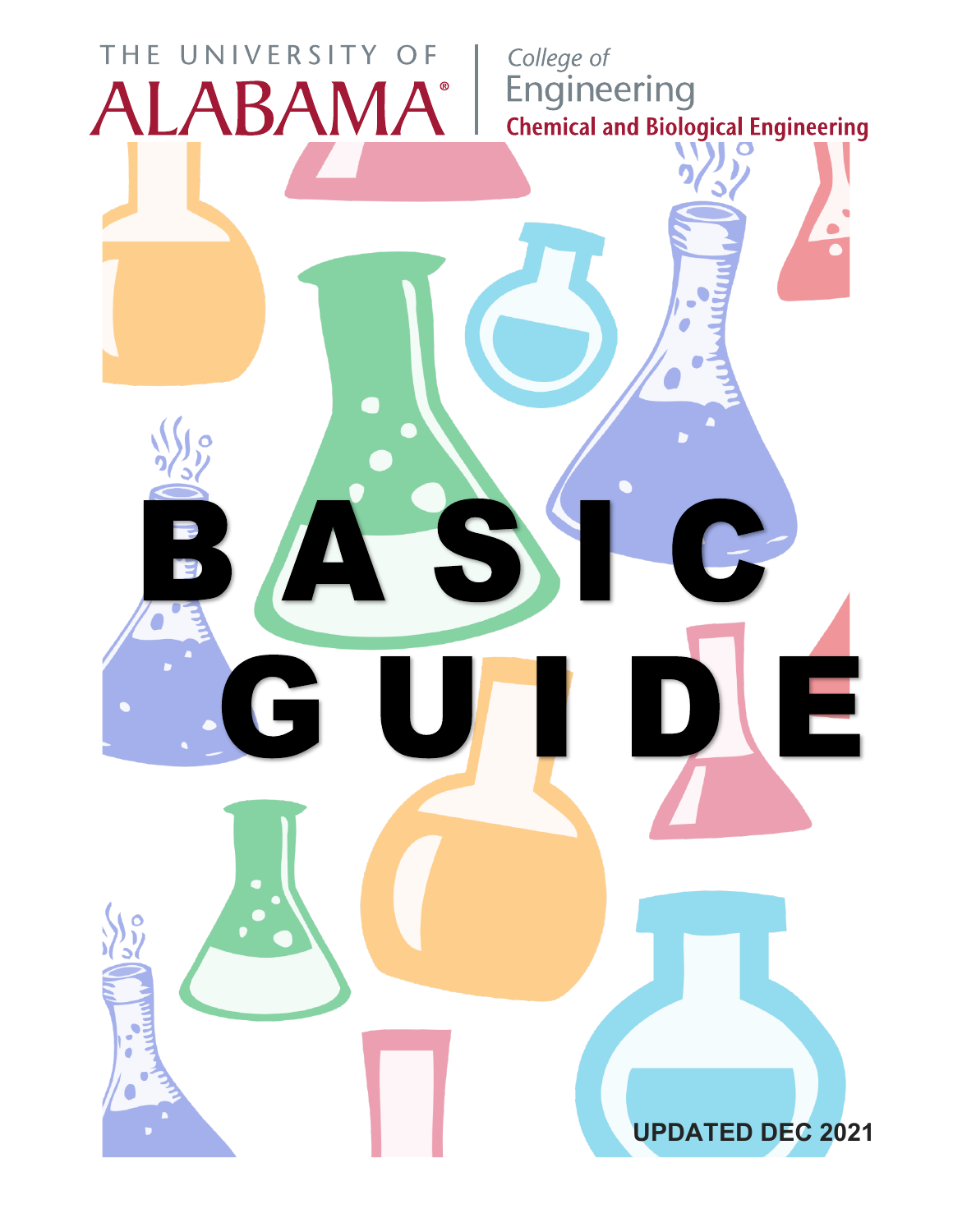# Department of Chemical & Biological **Engineering**

•

•

H.M. Comer Hall Suite 3043 205.348.6452

•

**Dr. C. Heath Turner** Department Head & International Programs Coordinator

> **Dr. Yuping Bao** Graduate Coordinator

**Dr. Y. John Kim** Undergraduate Coordinator

**Dr. Chris Brazel** ChBE Honors Coordinator

**Dr. Qiang Huang** Undergraduate Research Coordinator

> **Ms. Kristy Junkin** Office Associate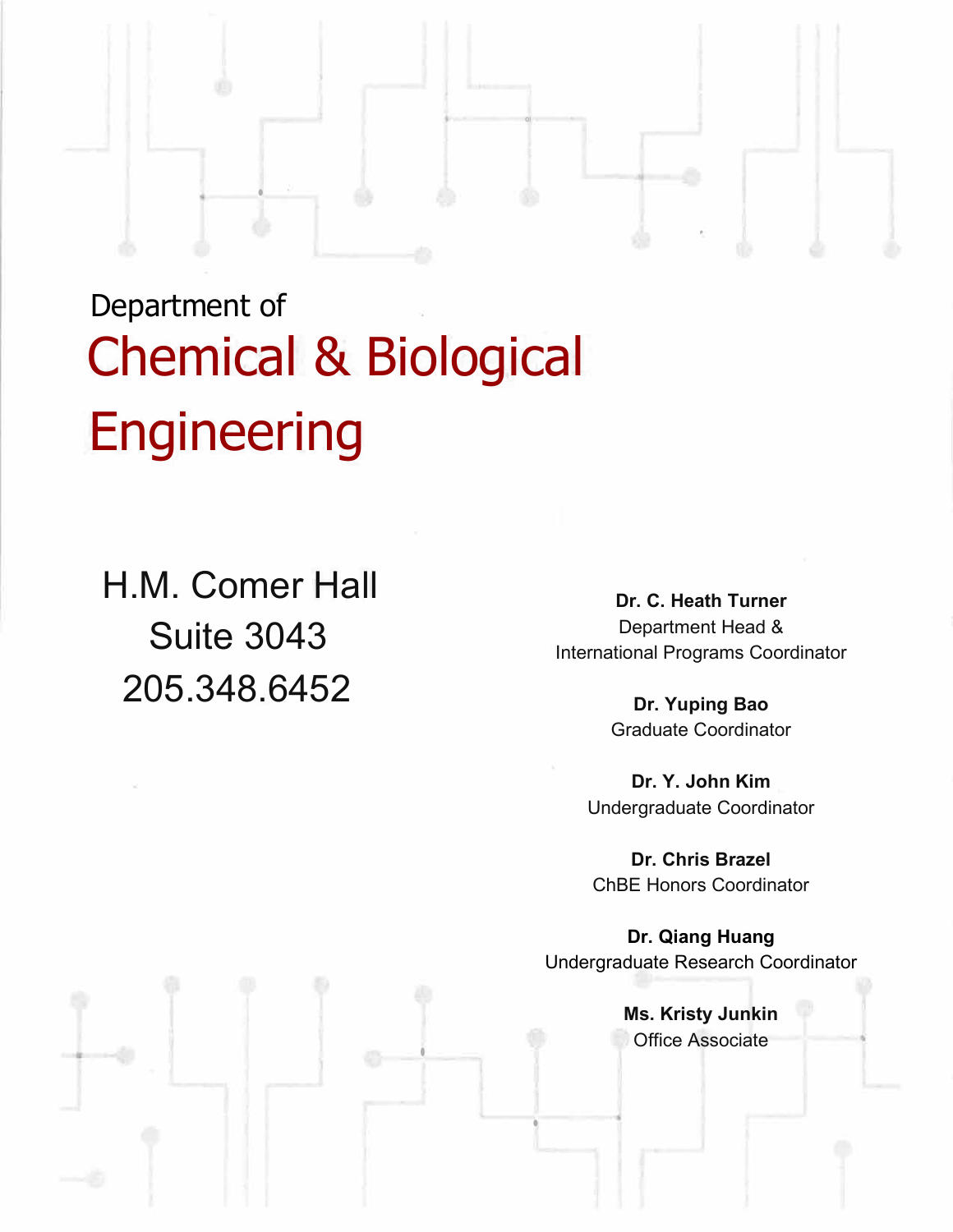# **IMPORTANT CONTACT INFORMATION**

| <b>ChBE Main Office</b><br><b>Kristy Junkin</b><br><b>Office Associate</b>                        | kristy.junkin@ua.edu   | 205-348-6452 | HM Comer 3043         |
|---------------------------------------------------------------------------------------------------|------------------------|--------------|-----------------------|
| Dr. C. Heath Turner<br><b>Department Head</b><br>International Programs (including study-abroad)  | hturner@eng.ua.edu     | 205-348-1733 | <b>SEC 3448</b>       |
| Dr. Yuping Bao<br><b>Graduate Coordinator</b><br>(B.S./M.S. AMP and B.S./Ph.D. Scholars programs) | ybao@eng.ua.edu        | 205-348-9869 | <b>SEC 3470</b>       |
| Dr. Y. John Kim<br>Undergraduate Coordinator                                                      | ykim@eng.ua.edu        | 205-348-1729 | <b>SEC 3464</b>       |
| <b>Dr. Chris Brazel</b><br><b>ChBE Honors Coordinator</b>                                         | cbrazel@eng.ua.edu     | 205-348-9738 | <b>SEC 3472</b>       |
| Dr. Qiang Huang<br>Undergraduate Research Coordinator                                             | ghuang@eng.ua.edu      | 205-348-4581 | <b>NERC 3036</b>      |
| <b>Engineering Student Services</b><br><b>Jenny Duckworth</b><br><b>Academic Advisor</b>          | jenny.duckworth@ua.edu | 205-348-0750 | HM Comer 2087         |
| <b>Greg Singleton</b><br>Director & Academic Misconduct Coordinator                               | gsingleton@eng.ua.edu  | 205-348-1447 | HM Comer 2087         |
| <b>Career Development Center</b><br><b>Amy Ratliff</b><br><b>Director</b>                         | aratliff@eng.ua.edu    | 205-348-3950 | HM Comer 2017         |
| <b>Health Professions Advising</b><br><b>Marian Denham</b><br><b>Director</b>                     | prehealth@ua.edu       | 205-348-5970 | Clark Hall, 2nd Floor |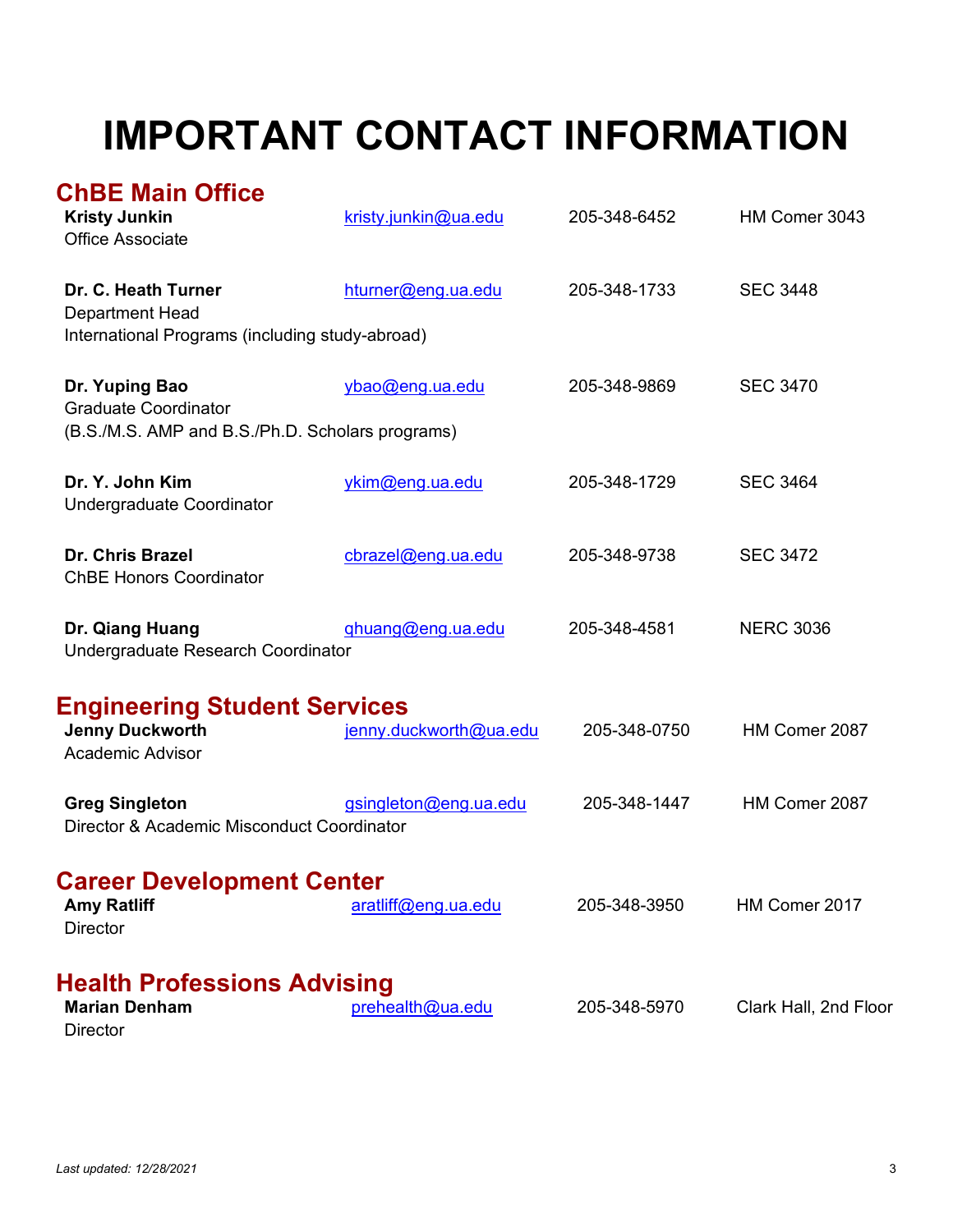# **DEPARTMENT CURRICULUM FLOWCHARTS**

The University of Alabama's Bachelor of Science in chemical engineering program is designed to be one of the most innovative engineering degree programs, allowing students maximum flexibility to select courses that will benefit them the most in support of their own career aspirations.

For the latest curriculum flowcharts, visit the department webpage at <http://che.eng.ua.edu/undergraduate/chemical-engineering/>

## **FALL 2020 TO PRESENT**

- [ChE Regular Flowchart](https://eng.ua.edu/wp-content/uploads/2020/05/ChBE-Flow-Charts-2020-01-12-REGULAR-Fall-2020.pdf)
- [ChE pre-med Flowchart](https://eng.ua.edu/wp-content/uploads/2020/05/ChBE-Flow-Charts-2020-01-12-PRE-MED-Fall-2020.pdf)
- [Dual CH + ChE Flowchart](https://eng.ua.edu/wp-content/uploads/2020/05/ChBE-Flow-Charts-2020-01-12-DUAL-Fall-2020.pdf)
- [Accelerated Masters](https://eng.ua.edu/wp-content/uploads/2020/05/ChBE-Flow-Charts-2020-01-12-ACCELERATED-Fall-2020.pdf) Flowchart

## **PRIOR TO FALL 2020**

- ChE [Regular Flowchart](http://che.eng.ua.edu/files/2019/05/fall-2019-CHE-regular-flowchart.pdf)
- [ChE pre-med Flowchart](http://che.eng.ua.edu/files/2019/05/fall-2019-CHE-pre-med-flowchart_4-16-2019.pdf)
- [Dual CH + ChE Flowchart](http://che.eng.ua.edu/files/2019/05/fall-2019-CHE-CH-dual-degree-flowchart_4-16-2019.pdf)
- [Accelerated Masters](http://che.eng.ua.edu/files/2019/05/fall-2019-CHE-AMP-flowchart_4-16-2019.pdf) Flowchart

*Note:* The University of Alabama [Undergraduate Catalog](https://catalog.ua.edu/) is home to the official curriculum and course information. This guide is provided to assist in curriculum planning and career preparation, but if there are any discrepancies, the UA Undergraduate Catalogue takes precedence. For further information on our programs, please visit [the College of Engineering section](https://catalog.ua.edu/undergraduate/engineering/) of the catalog. **The College's [Academic](http://students.eng.ua.edu/advising/)  [Advising Center](http://students.eng.ua.edu/advising/) can assist current students with curriculum information.**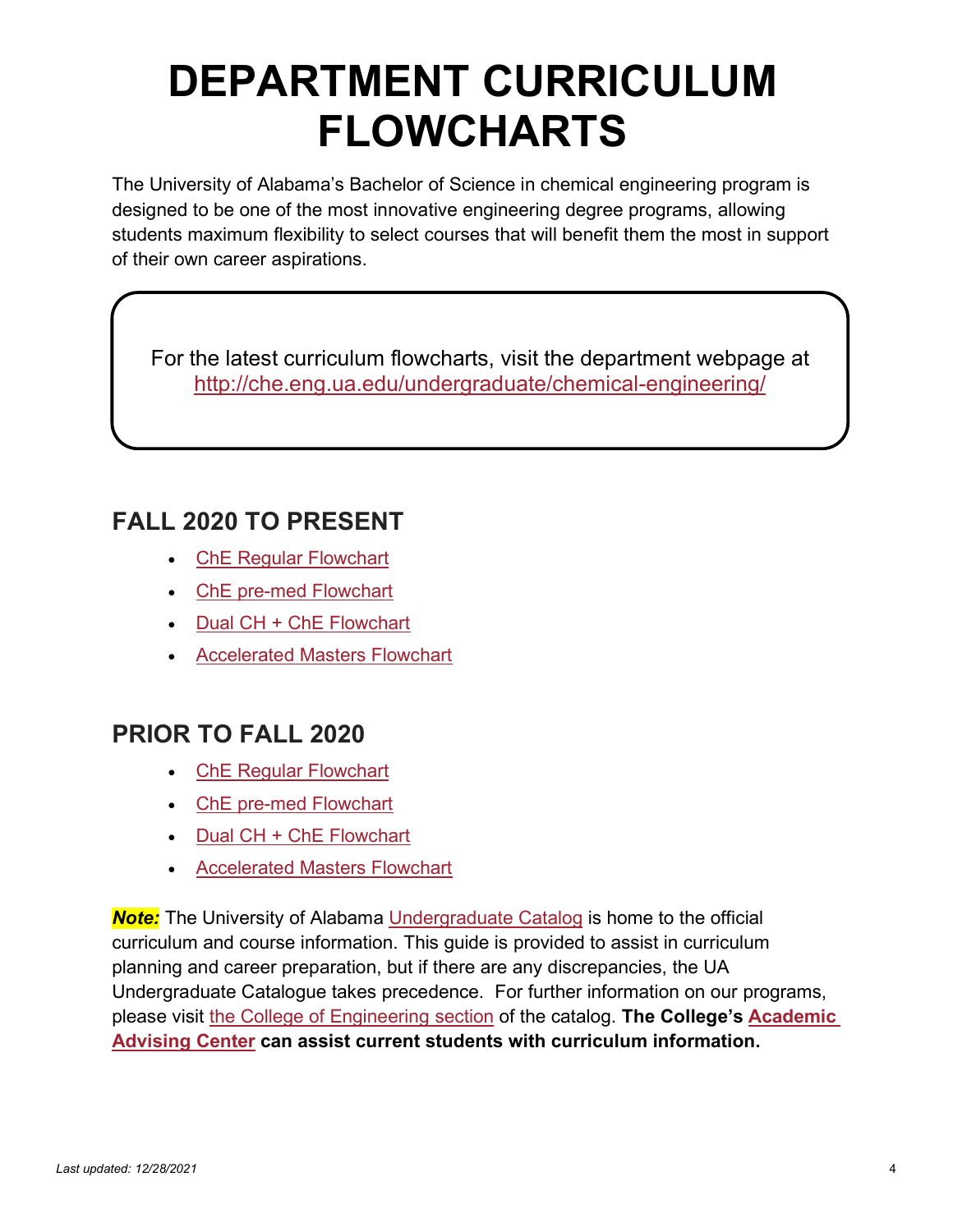# **ELECTIVES**

There are six types of electives that must be completed towards your B.S. degree in Chemical Engineering.

- Advanced Science Elective (ADV SCI): 3 hrs
- Biochemistry Elective (BIOCHEM): 3 hrs
- Career Electives: 6 hrs
- Chemical Engineering Elective (CHE): 3 hrs
- Engineering Elective (ENG): 3 hrs
- History/Social Behavior (HI/SB; 9 hrs) and Humanities /Languages/FineArts (HU/L/FA; 9 hrs) **Electives**

ChBE students must satisfy the 3 hours of ADV SCI, 3 hours of ENG, 3 hours BIOCHEM *AND* 3 hours CHE electives. A course may be used as an elective if it appears on the approved list which is current at the time the course is taken. One course cannot count in more than one place on the curriculum flowchart.

## **Advanced Science Elective (ADV SCI; 3 hrs)**

A number of 300, 400, 500 level courses can be taken in BSC, CE, CH, CHE, GEO, MS, and PH courses can be taken as ADV SCI. Undergraduate Research hours may be acceptable if the research is in a technical subject and pending approval by the Undergraduate Program Coordinator.

## **Biochemistry Elective (BIOCHEM; 3 hrs)**

Students can select **CH 461** (Biochemistry I), **BSC 450** (Fundamentals of Biochemistry), or **CHE 445** (Biochemical Engineering). CH 231 (with a C− or better) is a pre-requisite for CHE 445.

## **Career Electives (CAREER; 6 hrs)**

Students can choose 6 hours of classes to count as "career electives." These 6 hours can be directed toward a minor (ex., 2 math classes) or just something that you feel will help you in your career (ex., a foreign language, communication, finance, marketing, additional CHE classes, etc.). For students pursuing a pre-med option, a common way to achieve the 6 career elective hours is to combine BSC 115 (1 hour), BSC 116 (3 hours), BSC 117 (1 hour), plus one other hour of class (AS 299 is recommended).

If you wish to count a class not on the career electives list, fill out the [ChBE Career Electives](http://che.eng.ua.edu/files/2017/01/Career-Electives-Approval-Form-January-2017.pdf)  [Approval Form.](http://che.eng.ua.edu/files/2017/01/Career-Electives-Approval-Form-January-2017.pdf) The ChBE Curriculum Committee will review requests to add a course to the list. Students should write one paragraph explaining how the career electives will help their career, attach a recent syllabus from the class and have the form signed by their COE advisor. Students generally select career electives in their junior year, although these classes can be taken at any time. You may change your selections while working on your CHE degree.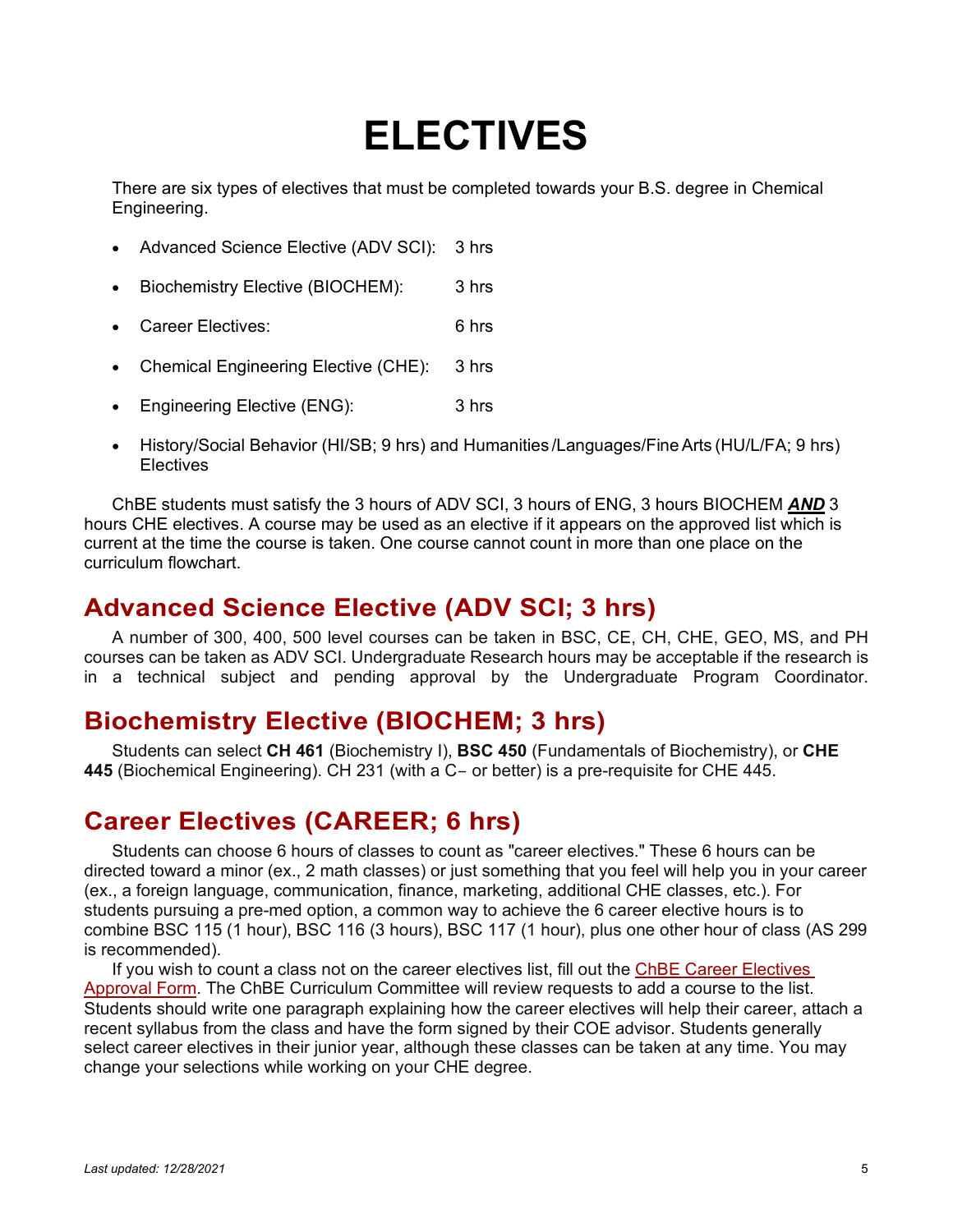## **Chemical Engineering Elective (CHE; 3 hrs)**

Any non-required CHE course can be used for this elective. These include CHE 412/413, 414/415, 416/417, 418/419, 438/Honors, 445/446, or independent study courses: 491, 492, 498 or 499. CHE 325 honors forum can also be used, but only counts for one hour each time it is taken.

\*\*\* A *MAXIMUM of 6 hours* of independent study (non-lecture) classes can be used in the electives slots for Career Electives, Advanced Science Elective, and Chemical Engineering Elective.\*\*\*

## **Engineering Elective (ENG; 3 hrs)**

Students may select MTE 271 or ECE 320 to count for the engineering elective.

## **HI/SB (9 hrs) and HU/L/FA (9 hrs)**

All engineering students must complete:

- 9 hours of History/Social Behavior (HI/SB) electives, and
- 9 hours of Humanities /Languages/Fine Arts (HU/L/FA) electives

Of these 18 hours, 6 must be a depth sequence; i.e. two courses in the same subject (e.g., EC 110- EC 111), and of the same HI/SB or HU/L/FA designation.

## Visit **[DegreeWorks](http://degreeworks.ua.edu/)** or **<http://registrar.ua.edu/academics/core-curriculum>** for a list of courses for each of these categories.

*Note:* If you take a class that can fit into more than one elective slot, DegreeWorks will place it in one of the empty slots, and when you take additional electives, DegreeWorks will shift the classes so hours are optimized towards the degree.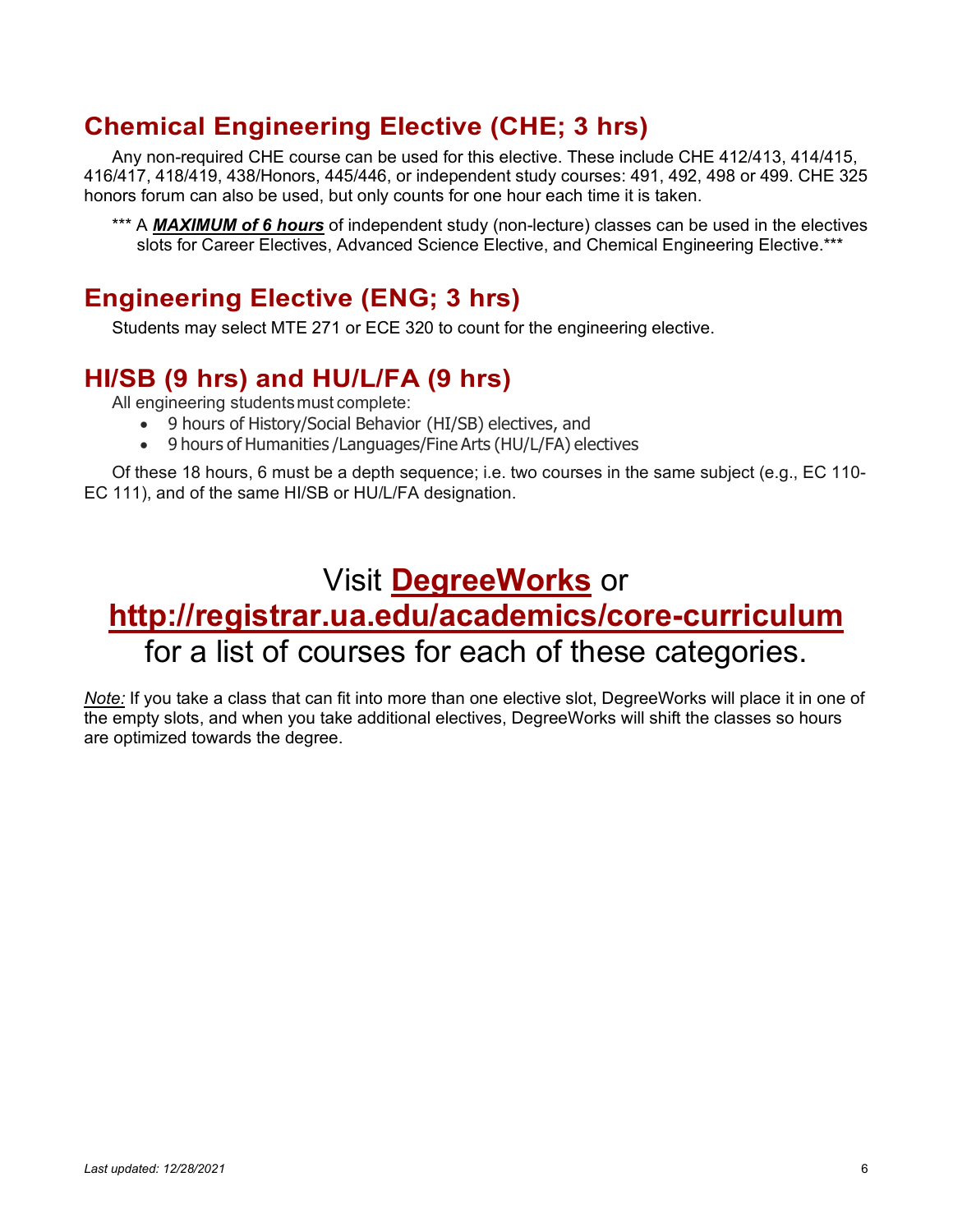## **Biological Engineering Concentration (New! Starting Fall 2021)**

The Biological Engineering Concentration is designed to allow chemical engineering majors to focus their elective courses on biochemical and biological engineering-related topics. The Concentration is designed to fit into the main Chemical Engineering curriculum by using elective courses and does not add additional course requirements for graduation.

To complete the Biological Engineering Concentration, students must complete a minimum of 15 credit hours (3 biochemistry credit hours plus 12 elective credit hours) from the approved course list below.

|                             | Required (Must complete one of the following courses) | <b>Hours</b> |
|-----------------------------|-------------------------------------------------------|--------------|
| <b>CHE 445 or</b>           | Introduction to Biochemical Engineering               |              |
| <b>CHE 446</b>              | Honors Introduction to Biochemical Engineering        |              |
| <b>CH 461</b>               | <b>Biochemistry I</b>                                 |              |
| <b>BSC 450</b>              | <b>Fundamentals of Biochemistry</b>                   |              |
| $\mathbf{r}$ , $\mathbf{r}$ | $\blacksquare$ . All lais maa leaf il list            | .            |

If a student selects CH 461 or BSC 450 for the biochemistry requirement, they cannot count the other course, but may count CHE 445/446 as an elective course.

| Electives (Must complete 12 hours from the list below) |                                        | <b>Hours</b> |
|--------------------------------------------------------|----------------------------------------|--------------|
| <b>CHE 418 or</b>                                      | <b>Tissue Engineering</b>              | 3            |
| <b>CHE 419</b>                                         | <b>Honors Tissue Engineering</b>       |              |
| CHE 416 or                                             | Stem Cell Engineering                  | 3            |
| <b>CHE 417</b>                                         | Honors Stem Cell Engineering           |              |
| <b>CHE 492</b>                                         | Special Topics (Microbial Engineering) | 3            |
| <b>BSC 300</b>                                         | Cell Biology                           | 3            |
| <b>BSC 310</b>                                         | Microbiology                           | 3            |
| <b>BSC 312</b>                                         | Microbiology Lab                       |              |
| <b>BSC 315</b>                                         | <b>Genetics</b>                        | 3            |
| <b>BSC 385</b>                                         | <b>Ecology and Evolution</b>           | 3            |
| <b>BSC 424</b>                                         | Human Physiology                       | 3            |
| <b>BSC 425</b>                                         | Human Physiology Lab                   |              |
| <b>BSC 435</b>                                         | Immunology                             | 4            |
| <b>BSC 441</b>                                         | <b>Developmental Biology</b>           | 3            |
| <b>BSC 442</b>                                         | <b>Integrated Genomics</b>             |              |
| <b>BSC 444</b>                                         | <b>General Virology</b>                | 3            |
| <b>BSC 449</b>                                         | Endocrinology                          | 3            |
| <b>BSC 451</b>                                         | <b>Molecular Biology</b>               | 3            |
| <b>BSC 465</b>                                         | Prin Of Toxicology                     | 3            |
| <b>BSC 496</b>                                         | Bioremediation                         | 3            |
| <b>CHS 425</b>                                         | <b>Biostatistics</b>                   | 3            |
| <b>PH 411</b>                                          | <b>Biophysics</b>                      | 3            |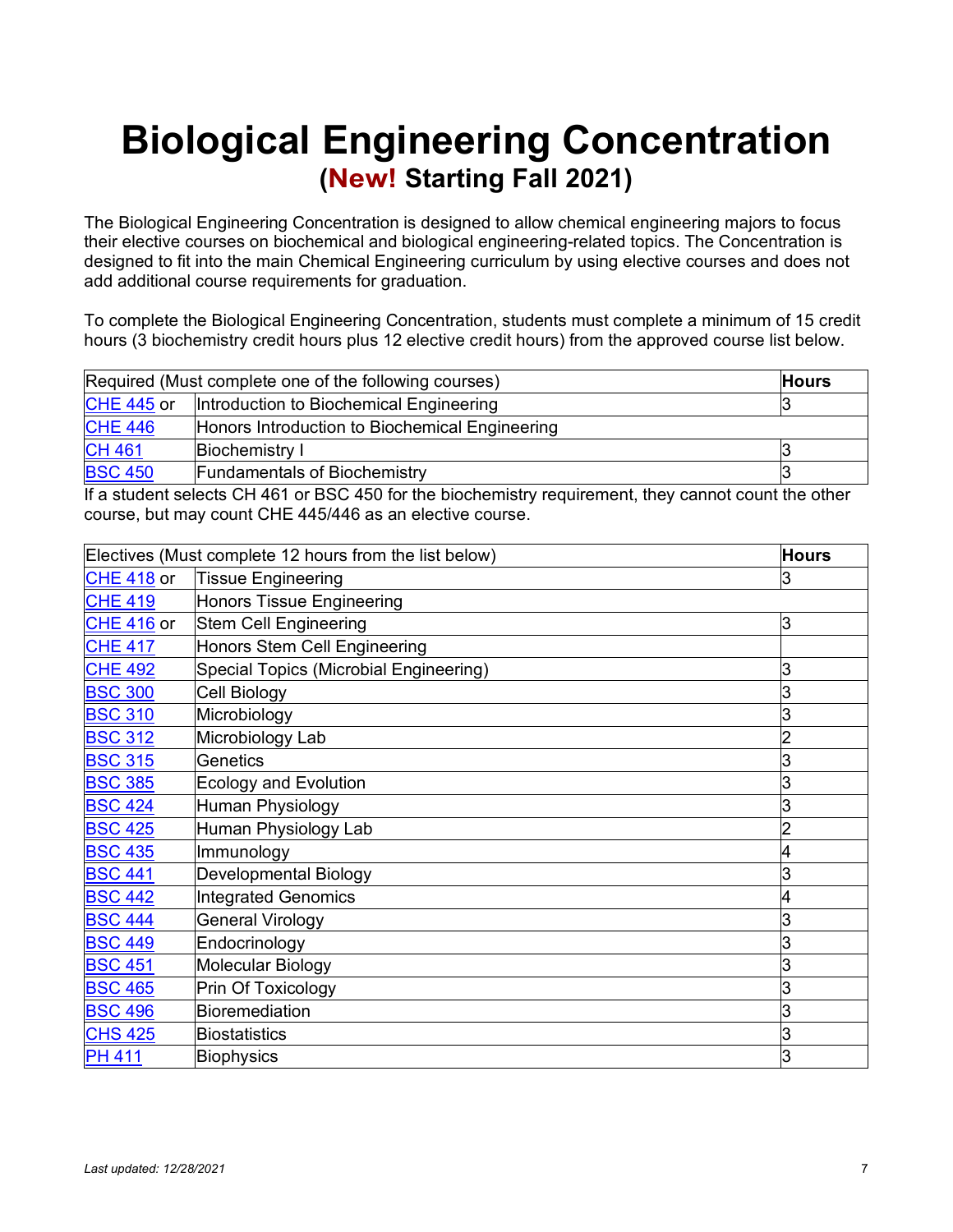## **ADVISING FAQS**

#### **1. TRANSFER CREDITS (TAKING CLASSES OFF CAMPUS) and ADVANCED PLACEMENT (AP) CREDITS**

You can take classes away from UA: junior colleges and other university classes will often transfer to UA and count towards your major. Check with the Office of Academic Records to make sure the classes will transfer before enrolling. You can check UA's course equivalency tables on [http://registrar.ua.edu/core-currlculum. I](http://registrar.ua.edu/core-currlculum.)f taking a CHE class away from UA, check with your Academic Advisor to determine if the class will transfer. For study-abroad CHE courses (not led by UA faculty), you will need to check with Capstone International or with the ChBE International Programs Coordinator about transfer credit. Organic Chemistry can be a little tricky, though. UA offers the organic chemistry sequence as CH 231 (3 hours lecture), CH 232 (3 hours lecture), and CH 237 (2 hours lab). Many other colleges and universities offer the sequence as two 4-hour classes, where the lab is included with the class. So, it is advisable to either take ALL organic chemistry at UA, or all of it off-campus. Consult the undergraduate catalog for further information about transfer credits. Also, it is important to note that writing credit from a (W)-designated course **cannot** be transferred to UA. The required minimum hours of (W) course credit must all be earned from UA-instructed courses.

A maximum of 12 hours of upper division courses (300/400 level) in the CHE major, as shown in the Major requirements block of the DegreeWorks audit, can be transferred. Senior design course(s) must be taken at UA and cannot be transferred from another institution.

AP credits are accepted for college credit, commensurate with UA guidelines. Common courses in the CHE curriculum where AP credits can be applied include Math, Chemistry, English, Biology and Physics, as well as History and Foreign Languages. For pre-med students, see the section on the Pre-Med track below for advice on AP Biology credit. For physics, only AP Physics C test scores can be used to replace calculus-based physics (PH 105 and 106). PH 101 and PH 102 are not calculus- based and cannot be used to meet CHE curriculum requirements.

#### **2. MINORS and the DUAL CHEMISTRY/CHE PROGRAM**

Minors are available to Chemical Engineering majors as described in the undergraduate catalog. The department offering the minor sets the rules for the minor, so questions should be directed to that department. Some common minors that ChBE students obtain include (see the undergraduate catalog for minor requirements):

- **Math** (6 additional hours: two- 300 or 400 level MATH courses)
- **Chemistry** (8 additional hours): CH223 (Analytical Chem + lab) and physical chem and lab
- **Biology** (22 hours; BSC classes taken towards the CHE degree are counted toward the minor; CHE 445/446 and CH461 are both usually considered"biology courses" and count towards the minor)
- **Business** (22 total business hours) (several classes can be taken as HI/SB or Career Electives to reduce the total number of additional hours needed above those on the CHEflowchart)
- **Environmental Engineering** (23 hours required; administered through Civil Construction and Environmental Engineering)

In most cases, the electives in the CHE curriculum can be used to complete some of the requirements for minors. Consult the undergraduate catalog (under the section for the department offering the minor) for further information.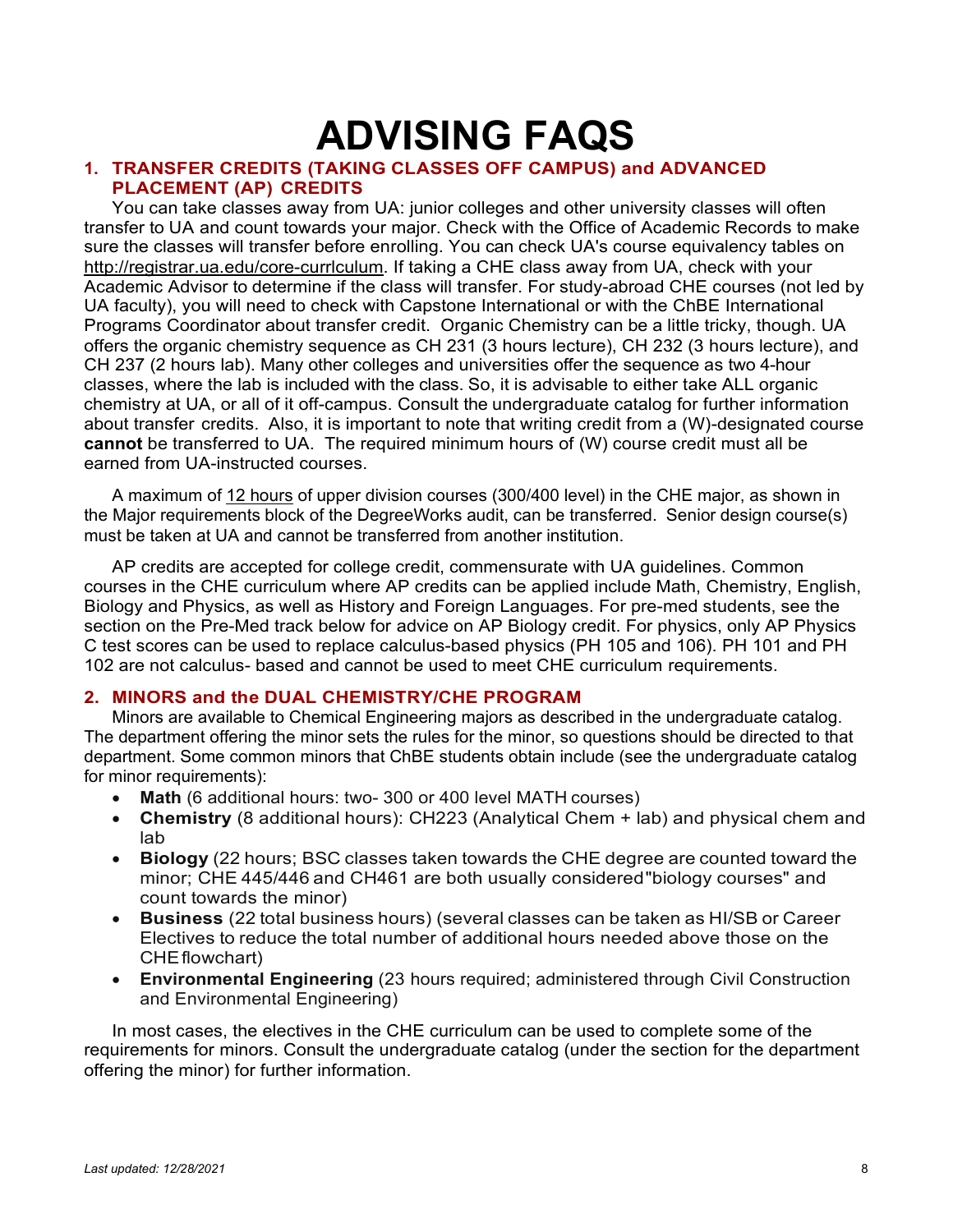A special program has been developed to combine chemistry and chemical engineering that is more advanced than a minor, yet less comprehensive than a double major. The Dual CH/CHE program allows students to earn a single diploma from UA that indicates earning a B.S. degree in Chemical Engineering with majors in chemical engineering and chemistry. See the ChBE website [\(http://che.eng.ua.edu\)](http://che.eng.ua.edu/) for a flowchart or the undergraduate catalog for more information about the DUAL program.

#### **3. CAREER PATHS**

The Chemical Engineering curriculum is designed to prepare students for careers in process engineering, product development, process optimization, or engineering design. With the many electives in the curriculum (Biochem-3 hrs, CHE-3 hrs, Engineering-3hrs, Advanced Science-3hrs, Career Electives-6hrs, and HI/SB and HU/L/FA-18hrs), students may pursue numerous career paths.

#### **Pre-Med (Medical School, Dental, Optometry) Track**

The CHE curriculum offers slots for all of the required classes to enter medical or dental school. Beyond the required courses, pre-med students must take BSC 115, 116 and 117 (or honors equivalents BSC 118/120). Most medical schools require 2 semesters each of: biology with lab, general chemistry and lab, organic chemistry and lab, calculus, English and physics. Most dental schools also require 12 hours of biology classes. Additional advanced biology courses may help prepare students for the MCAT or DAT and the rigors of medical or dental school, 3 hours-of which may fit into the Advanced Science elective slot. The 5 hours of 115-117 (beyond the CHE requirement of BSC 114) can count towards the 6 hours of career electives. Students interested in pre-med should consult the UA's **Health Professions Office** in 200 Clark Hall early in their college careers. Programs offered by UA ChBE, BMES, or AED may help with preparing for medical/dental school. Classes such as BSC 300, 310, 315 and 450, CH 461, and CHE 418 and 445 should be considered in the junior year. AS299 is recommended as well. Recent changes to medical school applications and the MCAT dictate that students consider taking biochemistry as well as psychology/sociology classes (which can be part of the core HI/SB electives). Students will generally want to prepare for the MCAT or DAT at the end of their junior year at UA, while filling out applications in the summer prior to their senior year. Medical and dental schools start in the fall semester only. For those interested in medical research, PhD or MD/PhD programs offer a career option that leads to medical R&D as opposed to clinical or hospital practice.

\*\* *Note:* AP credits can be used for many classes at UA and will count toward your B.S. degree in chemical engineering (although the grade will not be included in your UA GPA). HOWEVER, for students planning to apply to a medical school, most medical schools require the following classes be taken ON CAMPUS (i.e., not AP credit): 2 semesters of biology (plus labs); 2 semesters of chemistry (plus labs); 8 hours of organic chemistry (including the lab). One way to do this is take the classes required in the CHE curriculum, plus BSC 115,116 & 117. An alternative would be to use AP credit for some of these but take higher-level CH or BSC classes with labs to satisfy these requirements.

#### **Pre-Pharmacy Track**

See above for pre-med and contact a health professions advisor to learn more about the requirements for entering a graduate pharmacy program (entrance requirements vary widely).

#### **Pre-Law Track**

Some engineers decide to pursue law degrees, often practicing patent, corporate, or environmental law. Some Career Electives can be used to prepare for the LSAT and law school. Consult a pre-law advisor (200 Clark Hall) or the undergraduate catalog for information about preparing for a career in legal studies. AS299 is recommended.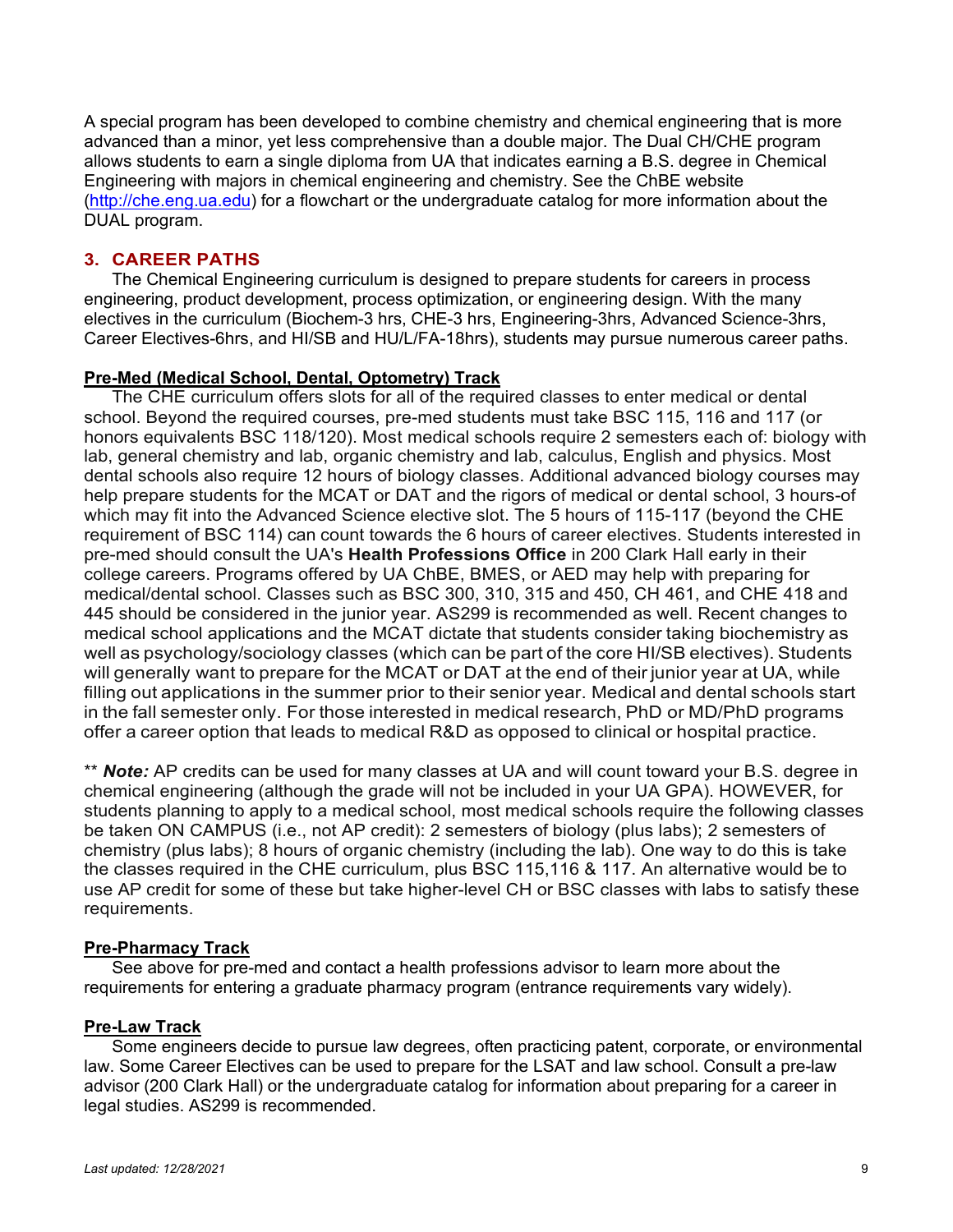#### **Business and Management Track (including MBA)**

With the electives available in the curriculum, students that wish to prepare for entering an MBA program may want to consider a minor in Business to complement their engineering degree. Courses in economics, finance, management, and accounting will be useful in preparing for a career in business management. Several of these classes can be used for HI/SB or Career Electives. The STEM-MBA path is popular among engineering students at UA (see

<https://manderson.culverhouse.ua.edu/programs/mba-programs/stem-path-to-the-mba/> for more information).

#### **Traditional Engineering (FE) Track**

Electrical engineering, materials engineering, and statics and dynamics can complement your CHE degree and prepare you for work in a traditional engineering job, where you will interact with engineers with different backgrounds. These classes can also be helpful in passing the Fundamentals of Engineering (FE) exam in your senior year. While this exam is not required for obtaining a degree in the chemical and biological engineering program, it is required if you want to eventually be licensed as a professional engineer (a second exam, the Professional Engineer (PE) exam, is required after several years of work experience beyond the BS degree). The FE and PE are generally most important to those who seek careers in consulting or government positions.

#### **Biological Engineering Concentration (New! Starting Fall 2021)**

Students interested in biotechnology-related careers should consider the Biological Engineering Concentration, which will be listed on their academic transcript. Students must be chemical engineering majors and must complete a minimum of 15 credit hours in biochemistry- or biology-related topics (see list to follow). To satisfy the biochemistry requirement, students must take 3 hours of CHE 445/446, CH 461, or BSC 450. The student must complete an additional 12 hours from the following list: CHE 418/419, CHE 416/417, CHE 492 (Microbial Engineering), BSC 300, 310, 312, 315, 385, 424, 425, 435, 441, 442, 444, 449, 451, 165, 496, CHS 425, or PH 411. If a student selects CH 461 or BSC 450 for the biochemistry requirement, they cannot count the other course, but may count CHE 445/446 as an elective course.

#### **Research and Development Track/Engineering Graduate School**

A graduate degree is the springboard to a career in R&D. While some may enter industrial R&D with a B.S. degree, research is the main theme of a graduate education in chemical and biological engineering and other engineering fields. To prepare for graduate school, consider opportunities working in research labs at UA. Many faculty in ChBE, as well as other related departments (such as Chemistry, Biology, Metallurgical and Materials Engineering, Mechanical Engineering, Physics, etc.), have openings for undergraduate researchers. The research can be done for credit (using CHE 491 or 498, or equivalent courses in other disciplines), as a part-time job, or as part of a fellowship. Talk with professors or the ChBE Undergraduate Research Coordinator to find out about opportunities. REU (Research Experiences for Undergraduates) programs sponsored by the National Science Foundation (NSF) are available during the summer at a number of universities across the US. There are many advertisements that usually come out around January each year, or check

<https://www.nsf.gov/crssprgm/reu/> and look for REU programs. Advanced math courses beyond differential equations are also helpful in preparing for graduate-level classes. In most cases, students will be required to take the GRE (Graduate Record Exam) during their senior year while applying to graduate school. Unlike other advanced degree programs (law, medicine, business), attending graduate school in chemical and biological engineering (or related fields) will usually include a tuition waiver as well as a monthly stipend to cover living expenses while earning an MS or PhD. Some CHE graduate programs will allow students to start in the spring or summer, though most programs begin with a new class of graduate students in the fall semester. You may also opt to switch majors when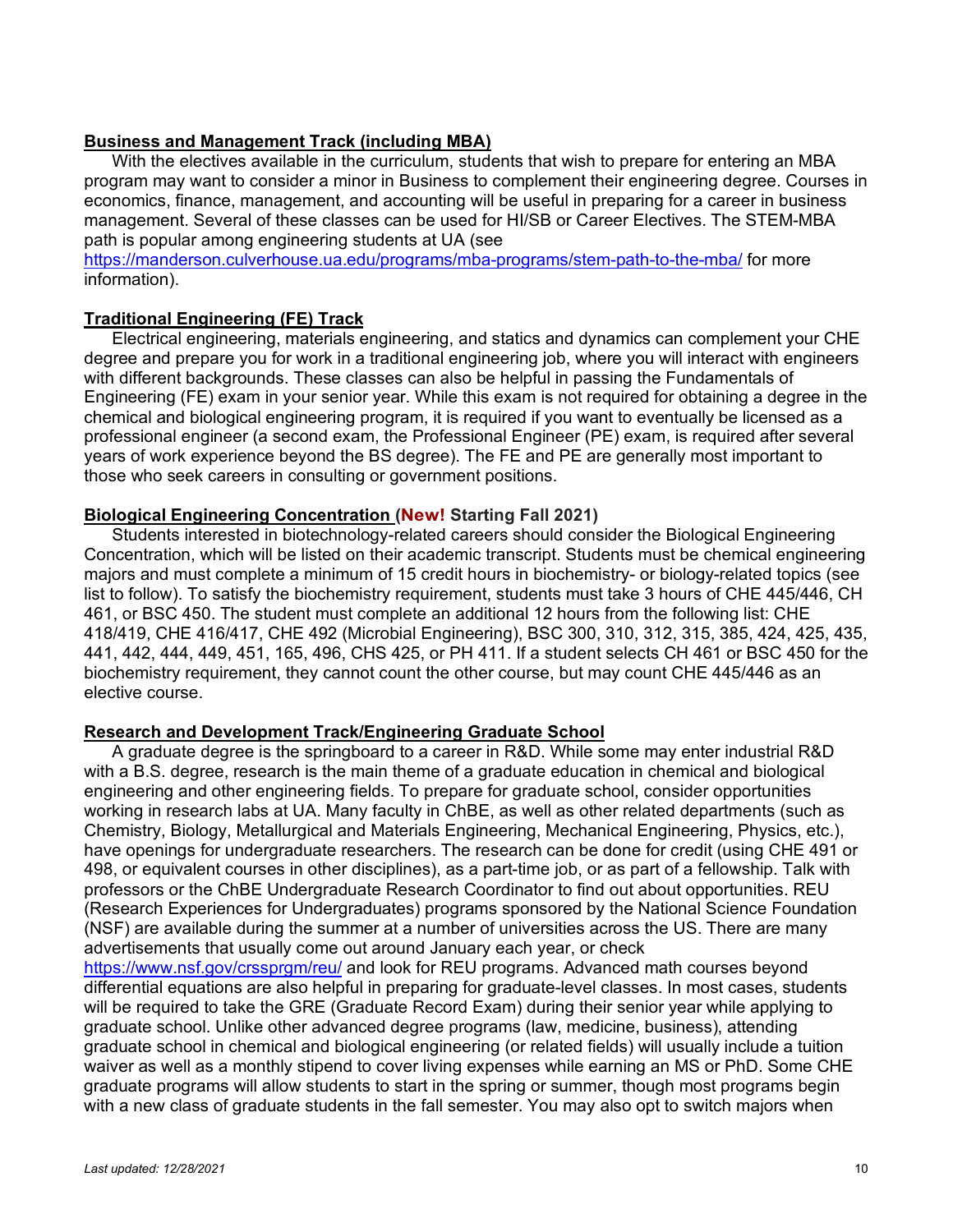entering graduate school- many students earn a BS degree in chemical engineering before entering a biomedical engineering graduate program. Check with the graduate program of schools you wish to apply to on requirements for acceptance. For additional guidance about graduate school, talk to your research mentor or the ChBE Graduate Program Coordinator.

#### **4. CO-OPERATIVE EDUCATION AND INTERNSHIPS**

There are opportunities for students to gain valuable industrial or other work experience by participating as a co-op or intern student. Both programs are strong assets to career development and successful job placement upon graduation. In some cases, University credits can be earned through honors special problems courses in conjunction with advanced work projects (see the ChBE Honors Program Coordinator for more information).

#### **Co-operative Education Program**

The Cooperative Education program is an alternating study/work program that can begin as early as the summer following your freshman year. Three work periods are generally expected, with the student following an alternating schedule of work/school/work/school, etc. over the spring, summer and fall semesters. Three work periods generally add one year to the time required to complete the B.S. degree, but the salaries can be used to help with tuition costs, and the experience gained is a strong addition to your resume and is helpful in finding full-time employment upon graduation. The UA Co-Op office coordinates interviews for Co-Op positions. See [http://coop.eng.ua.edu/ f](http://coop.eng.ua.edu/)or more information on the Co-Op program.

#### **Internships**

Internships usually involve summer work programs that are arranged by the student with targeted companies. Check with the Engineering Career Development Center [\(https://coop.sa.ua.edu/\)](https://coop.sa.ua.edu/) in 2004 HM Comer for more information about open positions. REU programs offer an alternative for internships for students interested in pursuing research-related careers. See the Research Track/Graduate School section for info on REUs.

#### **5. PROFESSIONAL STUDENT ORGANIZATIONS**

Within the ChBE department, the **AIChE (American Institute for Chemical Engineers)** student chapter hosts industrial speakers, fields intramural sports teams, offers department tours (E-Day), and organizes regular meetings and plant trips, among other activities. AIChE is a great way to find out what chemical engineers do after graduation, network with your peers in the major, and build your resume. The Chem-E-Car team focuses on development of a small car that runs on a chemical reaction with competition between AIChE student chapters at other universities.

**Omega Chi Epsilon** is the national honor society for chemical engineering. Eligible students are invited to join in their junior or senior year, with membership based on academics.

Other engineering and science-related organizations that can help with career planning include:

- Ambassadors to the College of Engineering (ACEs)
- Biomedical Engineering Society (BMES)
- National Society of Black Engineers (NSBE)
- Pre-Health Advising Office (located in 200 Clark Hall)
- Pre-Law Advising Office (located in 200 Clark Hall)
- Pre-Med (Alpha Epsilon Delta, AED)
- Society of Women Engineers (SWE)
- Student Engineers in Action (SEA)
- Tau Beta Pi (Engineering Honor Society)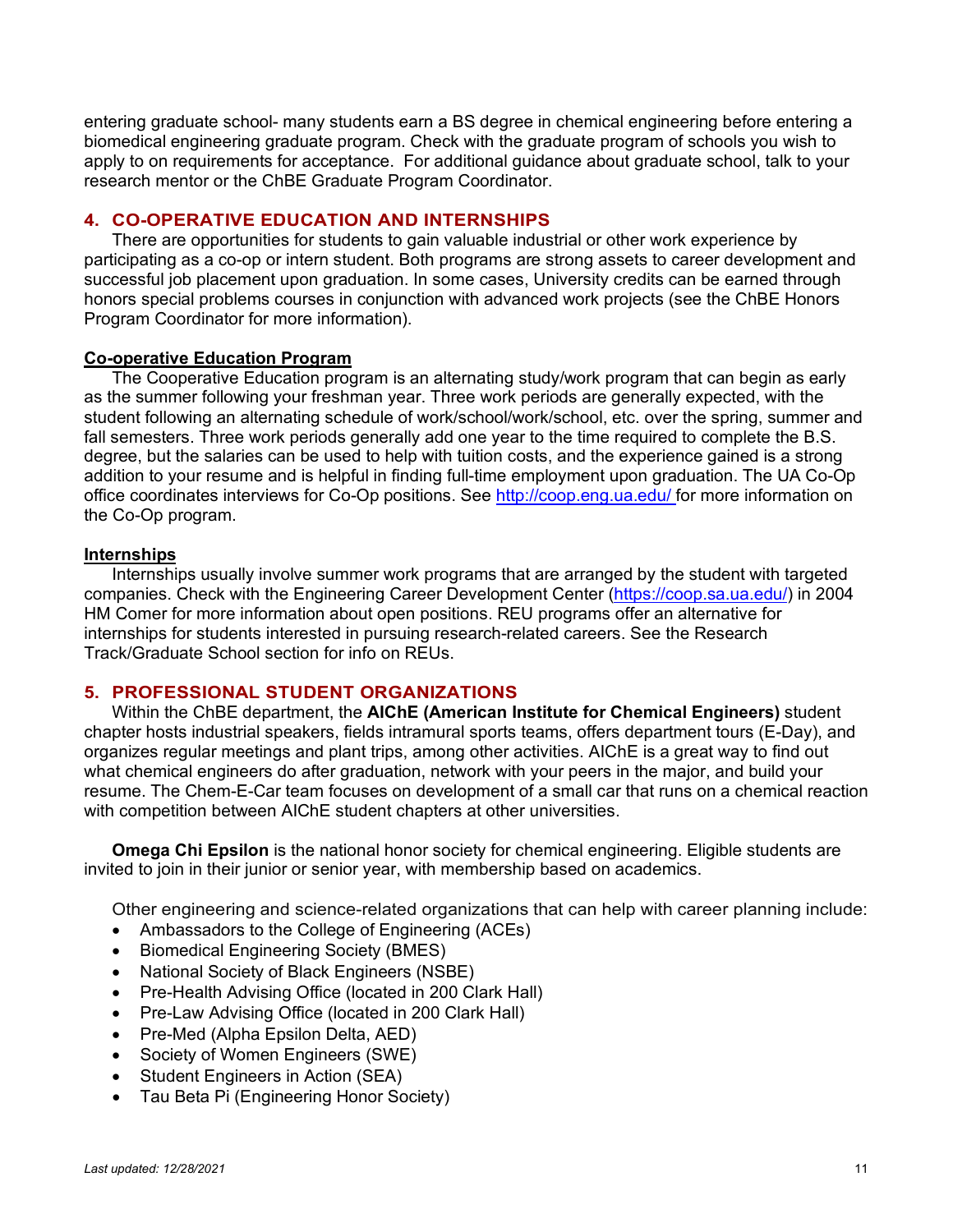- Theta Tau Co-ed Professional Engineering Fraternity
- Tri-Beta Biology

#### **6. PROGRAMS**

#### **Honors Programs**

The University Honors Program (UHP), International Honors Program and Randall Research Scholars Program (RRSP; formally called Computer-Based Honors Program) are administered by the Honors College [\(https://honors.ua.edu/\)](https://honors.ua.edu/), located in Nott Hall.

#### **ChBE Honors**

<http://che.eng.ua.edu/undergraduate/honors-program/> (Contact: ChBE Honors Coordinator)

The ChBE department offers an undergraduate honors program for students who seek to be challenged by both independent and team projects and receive additional distinction with their undergraduate degrees. This individually tailored program culminates with the awarding of an Honors Certificate and recognition at the Honors Day Ceremony in the student's senior year. The requirements to graduate with ChBE honors are:

- maintain overall UA GPA of 3.3
- complete at least one 1-hour ChBE honors forum class (CHE 225, 325 or 425)
- complete at least one 3-hour experiential (hands-on) course (Co-Op, Internship, Independent research or design)
- complete a minimum of 6 hours of CHE honors courses (including any 300-level or higher course as honors by contract); this can include honors forum hours or research hours in chemical engineering
- complete an additional 6 hours of honors courses in the chemical engineering curriculum (CHE, CH, BSC, MA, PH, EN, HI/SB, etc.)

• complete an additional 6 hours of any honors courses at UA (even if not on the CHE flowchart) Total of 18 hours of UA honors credits.

CHE honors classes include: 225/325/425 honors forum, 413, 419, 441, 446, 498 and 499. They require a 3.3 GPA to enroll.

#### **Accelerated Masters Program (B.S./M.S.) / Ph.D. Scholars Program (B.S./Ph.D.)**

<http://che.eng.ua.edu/undergraduate/accelerated-masters/> (Contact: ChBE Graduate Program Coordinator)

Eligible undergraduate students can elect one of two advanced scholars programs: one earns both the B.S. and M.S. CHE degrees in five years, while the B.S./Ph.D. Scholars Program allows undergraduates to begin work on their Ph.D. degree in their senior year. The Ph.D. Scholars program started in 2015 and is the first of its kind at UA. Both programs allow students to count some courses toward both the B.S. and graduate degree, reducing the course load needed to complete the graduate degree. A plan of study should be developed with the help of an advisor. The stipends associated with graduate school generally don't apply for the B.S./M.S. Scholars program, as the stipends are given to students pursuing a thesis- or dissertation-based (research-based) graduate degree. The B.S./Ph.D. Scholars program involves hands-on research with a professor/advisor and students in this program are eligible for receiving fellowships and stipends once they begin graduate courses full-time. For more information, see the undergraduate catalog, or consult the graduate coordinator for ChBE.

#### **7. MY DEGREE IS IN CHEMICAL ENGINEERING, BUT THE DEPARTMENT IS CHEMICAL AND BIOLOGICAL ENGINEERING. WHY?**

The Alabama Commission on Higher Education has approved the degree plan and regulates our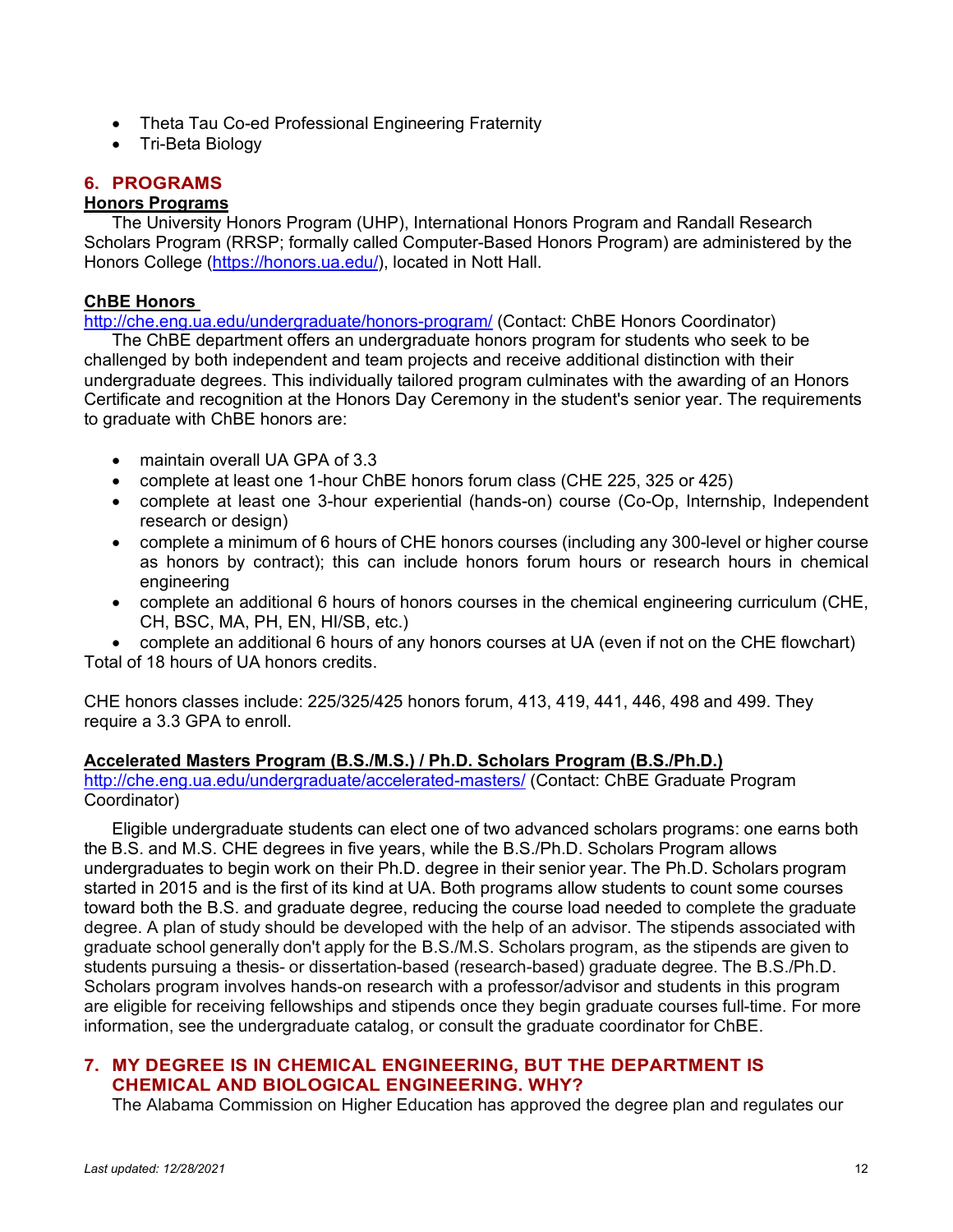offering an official degree in chemical engineering. The department's official name includes biological engineering and reflects the importance of biology and the life sciences for all students.

#### **8. I WANT TO STUDY BIOMEDICAL ENGINEERING. WHAT SHOULD I CHOOSE AT UA?**

UA does not offer a degree in biomedical engineering (BME), but we do offer a *concentration* in Biological Engineering (see p.7). Most universities offering BME degrees are located alongside major medical schools, such as at the University of Alabama at Birmingham (UAB). If your career goal is to work as a biomedical engineer, be prepared to continue studies toward a Ph.D. in biomedical engineering- there are fewer job opportunities at the B.S. level for biomedical engineering than most traditional engineering disciplines. BME programs usually have three areas where research is conducted, all coming out of traditional engineering disciplines: mechanical engineering (for prostheses and devices to aid with movement or structure), electrical engineering (for medical equipment, imaging, signaling/biosensing) and chemical engineering (for materials used in tissue engineering, wound healing or drug delivery). At UA, you can select one of these areas to earn a B.S. degree, then apply to a BME program to continue graduate study. It is common for students to shift majors from B.S. to M.S. or Ph.D., although you may need to take an additional class or two at the beginning of graduate school to cover the breadth of classes needed for a BME program. The ChBE department at UA offers three degrees: B.S., M.S. and Ph.D. in chemical engineering.

#### **9. COMPUTER SPECIFICATIONS**

Using computers and advanced software is essential to a chemical engineering education. Beginning fall 2020 and beyond, laptops are required for all undergraduate students in the College of Engineering. Recommended computing and software requirements are listed on the <https://ites.eng.ua.edu/laptop> website. To be compatible with software programs used in upper level chemical engineering courses, PC-based computers are strongly preferred over Macintosh/Apple computers.

#### **10.DEGREEWORKS** [https:/degreeworks.ua.edu](https://degreeworks.ua.edu/)

Students should monitor their progress to degree using DegreeWorks, accessed through mybama.ua.edu. The courses listed on DegreeWorks will match those required for the B.S. degree in Chemical Engineering in the undergraduate catalog in effect when you first took a class at UA. This is a useful tool for advising, but **please consult the CHE flowchart(s)** in addition to DegreeWorks to make sure that pre-requisite courses are taken in a timely fashion.

*Q.* I took CHE 445/446 to fill in the BIOCHEM elective class in the CHE flowchart, but on DegreeWorks it shows up as a CHE Elective. Does that mean that I need to take CH461 to finish the BIOCHEM elective?

*A.* No. CHE 445/446 can fill into three different slots in the CHE curriculum (CHE Elective, BIOCHEM elective or ADV SCI elective). You can use it in any of these slots, but after you complete the class DegreeWorks will slot it into one of these places, nearly randomly. If you later take a class that will count for the CHE elective, then CHE 445/446 will automatically be bumped to the BIOCHEM or ADV SCI slot. Similar situations occur with DegreeWorks and will resolve themselves once all the electives are taken. Check with your advisor if unsure.

#### **11.PRE-REQUISITES, CO-REQUISITES and the C− RULE**

There are numerous classes that are pre-requisites for other classes. All courses that serve as prerequisites to courses, required in the CHE curriculum must be completed with a grade of C− or higher before you are allowed to enroll in the next class in the sequence. On the CHE flowcharts, prerequisites are noted by solid arrows. Co-requisite classes are indicated by dashed arrows on the flowchart. A dashed arrow indicates that the class where the arrow points can only be taken if the preceding (co-requisite) class has already been completed or is enrolled during the same semester.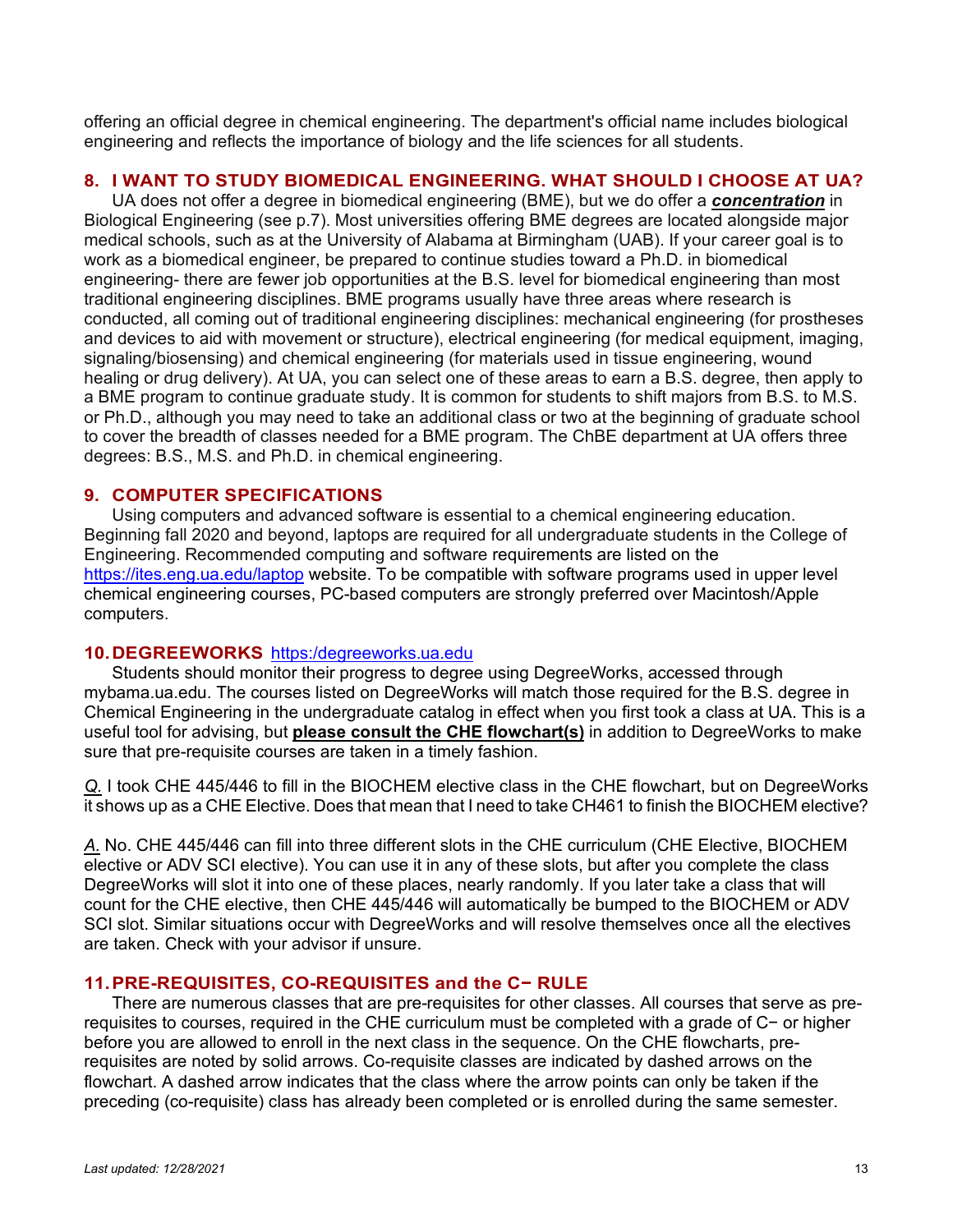#### **12.CHE 125**

CHE 125 Introduction to Chemical Engineering is a 1-hour course aimed at students new to the ChBE program at UA. It is a required class, and a pre-requisite to CHE 254. If a student has taken the introductory course to any of the branches of engineering at UA (ME, MTE, CS, CE, ECE or AEM), that 1-hour class can automatically satisfy the requirement for CHE 125. ENGR 111 or any 1 hour "Intro to XXX Engineering" is acceptable in place of CHE 125.

#### **13.STUDY ABROAD**

#### (Contact: International Program Coordinator)

Studying abroad is a great way to enhance your degree. There are many programs that involve humanities or histories. Occasionally, there are engineering-related international programs that are available, including CHE 323 summer lab experiences in **Denmark** and other lecture courses in **Ireland**. To find out more about study abroad, visit the Capstone International offices in BB Comer Hall or contact the department's International Program coordinator. Check with your advisor to determine which engineering credits will transfer to UA. For international courses not led by UA faculty, it is important to investigate the course transfer issues well in advance. For answers to frequently asked questions about the international program offered by ChBE, visit [https://students.eng.ua.edu/chemical](https://students.eng.ua.edu/chemical-engineering-international-courses-faq/)[engineering-international-courses-faq/.](https://students.eng.ua.edu/chemical-engineering-international-courses-faq/)

#### **14.DEGREE ACCREDITATION (ABET)**

ABET is the Accrediting Board for Engineering and Technology and certifies engineering programs at universities in the USA. This certification ensures that our program meets rigorous education goals. The accreditation process involves periodic independent reviews of our curriculum and departmental objectives. The University of Alabama's chemical engineering degree is fully accredited by ABET.

#### **15.FLOWCHARTS & SEMESTERS TO GRADUATE**

The flowcharts are designed as suggested paths to complete the CHE curriculum. They do not have to be followed exactly, but pre-requisites should be noted when selecting classes. As long as the prerequisites are met, many student schedules can be adjusted to complete the program in 8 semesters, although it is not uncommon for students to take additional time to earn the B.S. degree, particularly if the student participates in co-op programs.

#### **16.WRITING (W) COURSE REQUIREMENTS**

Six semester hours in 300- and 400-level courses, preferably in the student's major, approved for the writing (W) designation are required in the College of Engineering in order to graduate. The (W) designation indicates that one of the conditions for a passing grade is that students write coherent, logical, and carefully edited prose in a minimum of two papers, at least one of which will be graded and returned before mid-semester. All (W) designated courses are taught and graded by instructors who have at least a master's degree and are limited to an enrollment of no more than 35 students. **The (W) requirement must be satisfied with a UA faculty-led course (i.e., NOT a transfer course).**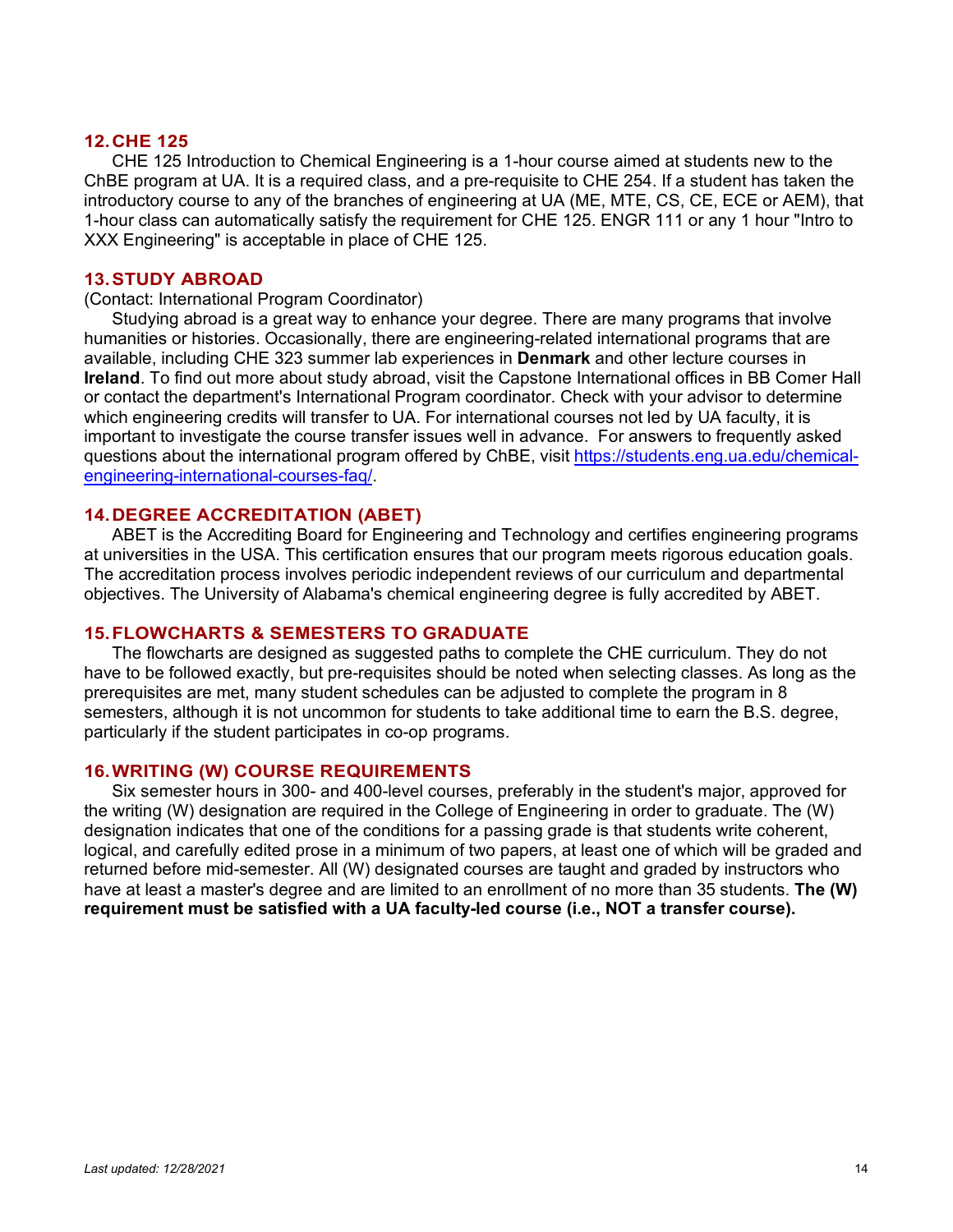# **STUDENT ORGANIZATIONS AND FACULTY ADVISORS AIChE (American Institute of Chemical Engineers)**

# **& AIChE's Chem-E-Car Team**

Dr. Steve Ritchie [sritchie@eng.ua.edu](mailto:sritchie@eng.ua.edu) Dr. Ryan Summers [rmsummers@eng.ua.edu](mailto:rmsummers@eng.ua.edu) <http://aiche.eng.ua.edu/>

## **Biomedical Engineering Society**

Dr. Chao Zhao [czhao15@eng.ua.edu](mailto:czhao15@eng.ua.edu)

## **Omega Chi Epsilon (Chemical Engineering Honor Society)**

Dr. Shreyas Rao [srao3@eng.ua.edu](mailto:srao3@eng.ua.edu)

## **Electrochemical Society**

Dr. Qiang Huang **qhuang@eng.ua.edu** 

## **National Society of Black Engineers**

Greg Singleton [gsingleton@eng.ua.edu](mailto:gsingleton@eng.ua.edu)

## **Student Engineers in Action**

Dr. Glenn Tootle [gtootle@eng.ua.edu](mailto:gtootle@eng.ua.edu) <http://sea.ua.edu/>

## **Society of Women Engineers**

Dr. Beth Todd [btodd@eng.ua.edu](mailto:btodd@eng.ua.edu)

## **Theta Tau, Professional Engineering Fraternity**

Dr. Clark Midkiff [cmidkiff@eng.ua.edu](mailto:cmidkiff@eng.ua.edu) Dr. Mark Weaver [mweaver@eng.ua.edu](mailto:mweaver@eng.ua.edu) Dr. Chris Brazel [cbrazel@eng.ua.edu](mailto:cbrazel@eng.ua.edu) <http://www.muthetatau.org/>

## **Alpha Epsilon Delta, Pre-Health Professions Society**

Marian Denham [marian.denham@ua.edu](mailto:marian.denham@ua.edu) <http://aed.ua.edu/>